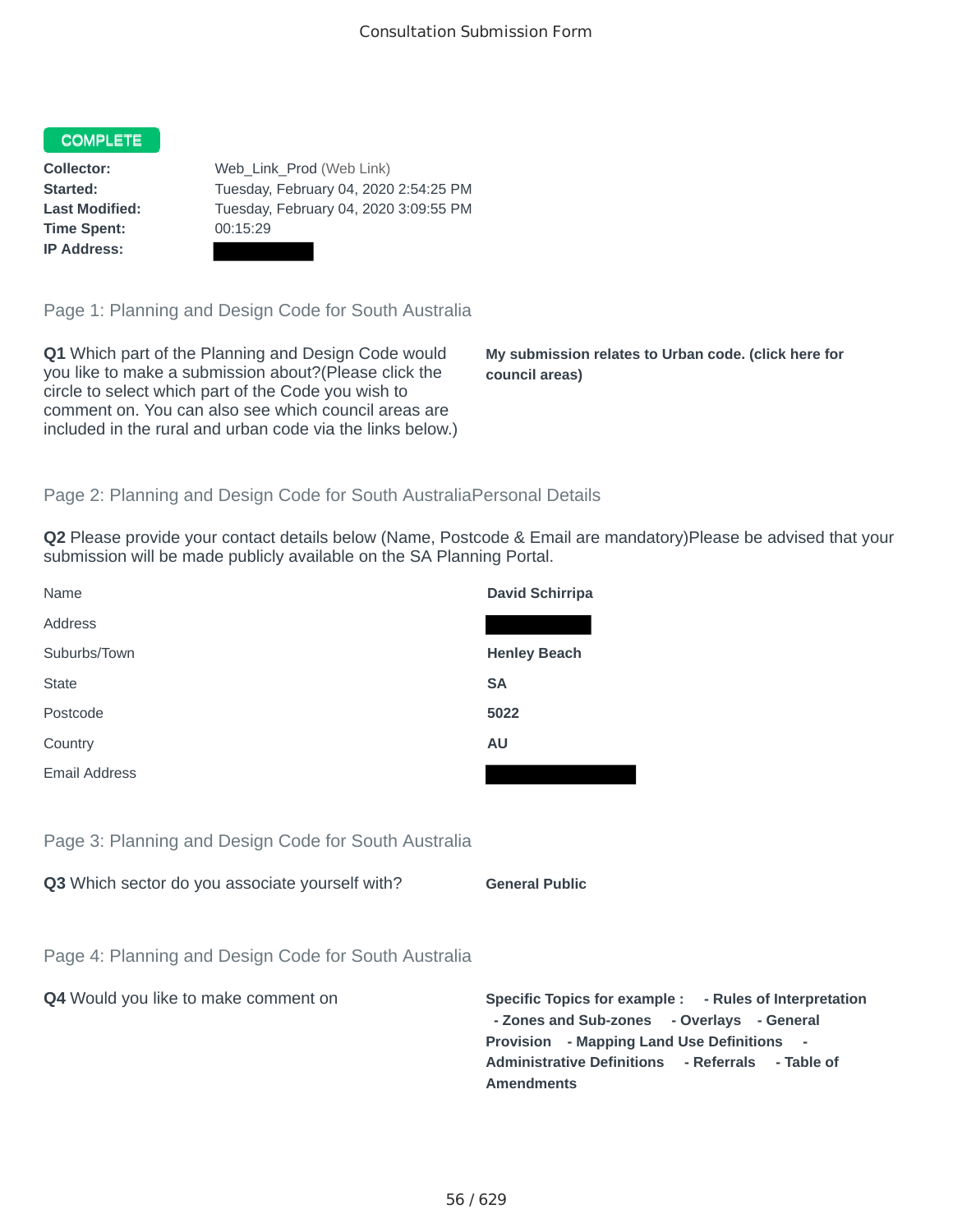|  |  | Page 5: Planning and Design Code for South Australia |  |  |  |
|--|--|------------------------------------------------------|--|--|--|
|--|--|------------------------------------------------------|--|--|--|

## **Q5** Enter your feedback for Rules of Interpretation

Regarding Character areas

| <b>Q6</b> Enter your feedback for Referrals           | Respondent skipped this question |
|-------------------------------------------------------|----------------------------------|
| <b>Q7</b> Enter your feedback for Mapping             | Respondent skipped this question |
| <b>Q8</b> Enter your feedback for Table of Amendments | Respondent skipped this question |

# Page 6: Planning and Design Code for South Australia

**Q9** Please enter your feedback for overlaysclick next at the bottom of the page for next topic

| Character Area Overlay | It need consulttion as local council have got it wrong |  |
|------------------------|--------------------------------------------------------|--|
|                        | and its rules are outdated.                            |  |

**Respondent skipped this question**

Page 7: Planning and Design Code for South Australia

**Q10** Please enter your feedback for zones and subzonesclick next at the bottom of the page for next topic

Page 8: Planning and Design Code for South Australia

**Q11** Please enter your feedback for general policyclick next at the bottom of the page for next topic **Respondent skipped this question**

Page 9: Planning and Design Code for South Australia

**Q12** Please enter your feedback for Land use Definitionclick next at the bottom of the page for next topic **Respondent skipped this question**

Page 10: Planning and Design Code for South Australia

| Q13 Please enter your feedback for Admin                 | Respondent skipped this question |
|----------------------------------------------------------|----------------------------------|
| Definitionsclick next at the bottom of the page for next |                                  |
| topic                                                    |                                  |